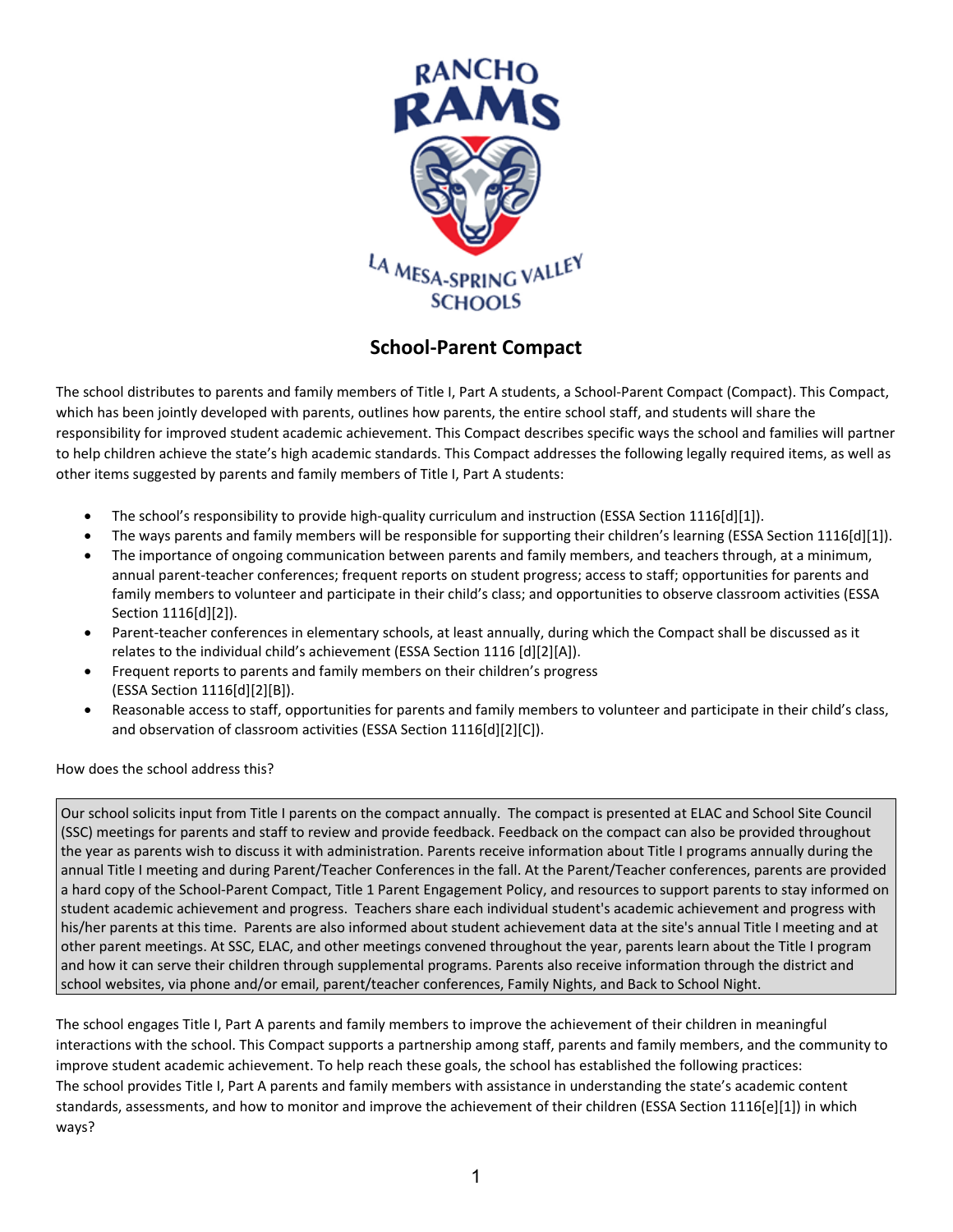During Parent/Teacher Conferences, grade-level content standards are shared as well as each child's progress toward meeting and achieving the standard. We host several family engagement nights throughout the school year focusing on core subject areas. Parents are also provided information on learning about the standards, assessments, and progress monitoring via the annual Title I meeting, ELAC meetings, SSC meetings, the school website, the district website, district parent trainings and meetings, including DELAC and the District Advisory Committee.

The school provides Title I, Part A parents and family members with materials and training to help them improve the achievement of their children (ESSA Section 1116[e][2]) in which ways?

Teachers provide take-home materials based on specific student needs using approved intervention materials. Parents are provided with training at family engagement nights on ways to work with their children to improve achievement, including information about the Smarter Balanced Assessment and online tools for practice.

With the assistance of Title I, Part A parents and family members, the school educates staff members in the value of parent and family member contributions, and how to work with parents and family members as equal partners (ESSA Section 1116[e][3]) in which ways?

Our regular staff development provides strategies and best practices for working as partners with parents. Teachers and staff attend parent meetings and district sponsored parent trainings in order to partner with parent participants.

The school coordinates and integrates the Title I, Part A parental involvement program with other programs, and conducts other activities, such as resource centers, to encourage and support parents and family members in more fully participating in the education of their children (ESSA Section 1116[e][4]) in which ways?

Our school has staff subcommittees that design parent nights such as Literacy and Math Nights as well as school events involving the community. Parents receive training and strategies during these events on ways to work with their children to support achievement, including information about the Smarter Balanced Assessment and online tools for practice. Teachers often provide additional resources that are sent home to share strategies to build student literacy, comprehension, and math skills at home.

The school distributes information related to school and parent programs, meetings, and other activities to Title I, Part A parents and family members in a format and language that the parents and family members can understand (ESSA Section 1116[e][5]) in which ways?

Our school and district translate school-wide flyers for events into Spanish, as required.

The school provides support for parent and family member involvement activities requested by Title I, Part A parents and family members (ESSA Section 1116[e][14]) in which ways?

Thanks to our open door philosophy, parents feel welcome, safe and invited to make suggestions and requests for involvement/engagement programs. Parents report that they feel comfortable communicating with teachers one-on-one personally or through phone calls, email, or during conferences, where they may make requests for involvement/engagement activities or information, as needed. Parents receive information about Title I programs annually during Parent/Teacher Conferences in November. At the conferences, parents are provided a hard copy of the School-Parent Compact, Title I Parent Engagement Policy, as wells as resources to help parents stay informed on student academic achievement and progress. Parents are informed about student achievement data at the site's annual Title I meeting and at other parent meetings. At SSC, ELAC, and other meetings convened throughout the year, parents learn about the Title I program and how it can serve their children through additional support. Parents also receive information through the district and site websites, via phone and/or email, parent teacher conferences, family engagement nights, Back to School Night, and Open House.

The school provides opportunities for the participation of all Title I, Part A parents and family members, including those with limited English proficiency, disabilities, and migratory students; and that the information and school reports are provided in a format and language that parents and family members can understand (ESSA Section 1116[f]) in which ways?